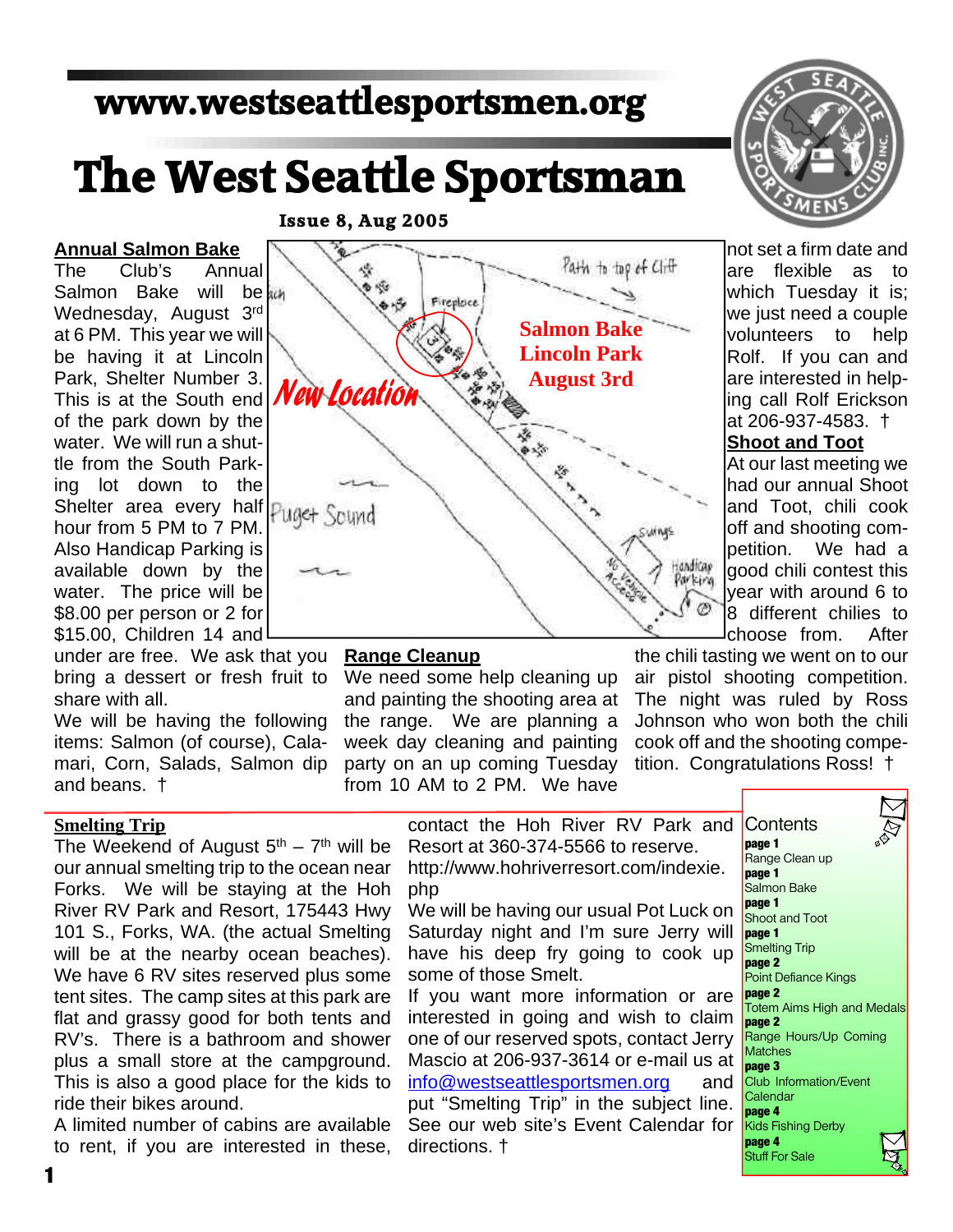#### **Totem Aims High and Medals**

National Competition for shooting enthusiast was held from June 16<sup>th</sup> thru June 26<sup>th</sup> 2005 at Fort Benning, Georgia. Men's small bore and air rifle started on the 16<sup>th</sup> with equipment check and a practice session. Competition for men started the 17<sup>th</sup> with the first half of the prone and 3 position matches -  $60$  shots prone (1st 40 shots counting for the 3P), 40 shots standing and 40 shots kneeling. Tim Mar of the West Seattle Totems (the only junior male from Washington participating) shot a prone score of 571/600 and a 3P score of 1072/1200 this first round. His second days' scores of 564 prone and 1109 3P gave him a total 2 day score of 1135/1200 prone and 2181/2400 3P, earning Tim two gold medals in the 'D' class.

For his efforts in small bore Tim was reclassified to 'B' class for the Air Rifle event. His first score of 559 (a personal best) found Tim in the middle of the  $'B'$  class in  $5<sup>th</sup>$  or  $6<sup>th</sup>$  place. However on the second half where others faltered Tim improved his personal best to score 564 for a total score of 1123 to capture the bronze  $\rightarrow$ Troll medal.

Three events – Three Medals – Two Gold and a Bronze – way to go Tim!!! †

#### **Drift, Mooch, Troll for Point Defiance Kings**

*Taken from an article by John Keizer in Fishing and Hunting News*

Clay Banks is the No. 1 spot in the Point Defiance area. It's the best for one pretty simple reason: There's a giant back eddy formed around the point on the outgoing tide when water flows out of the Narrows and around Point Defiance. The current forces the bait in to the Clay Banks rip and the salmon follow it there.

The drift starts just off Owen Beach on the rip line and runs towards the lighthouse. The kings tend to hold just inside this rip line in the 100- to 160-foot depths.

If you're going to mooch, set up your drift just off the picnic area near Owen Beach, get in line with the other boats and drift through while working your gear off the bottom. When you pick up, run outside the boats fishing — not through them — and start over again. The other spots that hold summer returning kings in this area are in front of the Point Defiance Lighthouse, in the little pocket and drop-off in front of it. This is normally good on the beginning of the tide change and north of the point out into the Narrows. The bottom out in the channel is a series of pockets and drop-offs that will hold salmon. On the incoming tide, move north and fish the sister hole to Point Defiance, Point Dalco on the south end of Vashon Island. The drift here starts in front of the ferry dock in about a 100 feet of water and moves down to Point Dalco. The water increases in depth the closer you get to Point Dalco. Fish are caught along this drift. Trolling, just like at the Clay Banks, takes place outside the moochers' drift. *Continued on page 4*



# **Up coming Small bore & Air Matches**

| Aug 13-14 | Ariel    |  |
|-----------|----------|--|
| Aug 26-28 | Tacoma   |  |
| Sep 10    | Puyallup |  |
| Sep 10-11 | Tacoma   |  |
| Sep 24-25 | Tacoma   |  |
| Nov 5-6   | Olympia  |  |

3200 Conventional Prone State Smallbore International Camp & PTO State 4-H Championship State Conventional Prone Championship State Outdoor International Championship State Indoor Int'l 3-P Championship (West)

### **Range Hours and Activity**

Monday - Small Bore - 6 PM Tuesday - Air Rifle / Pistol - 6:30 PM Wednesday - Juniors - Call Fred Burr at 206-935-4883 for information. Cost: Adult members \$2.00, nonmembers \$4.00, Juniors \$1.00.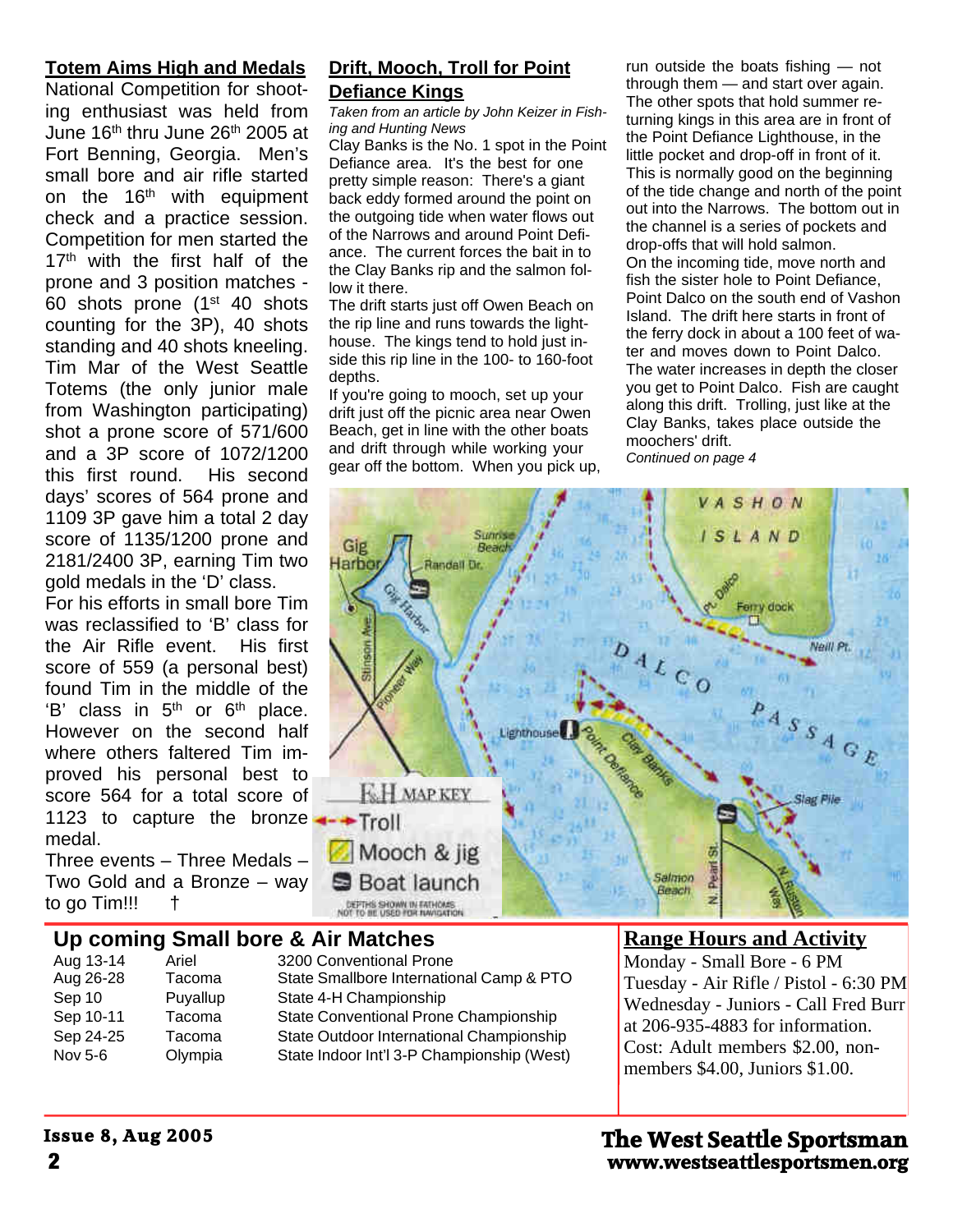## **The West Seattle Sportsmen's Club Sponsors of the Roger Dahl Rifle Training Range**

| <b>OFFICERS</b>            |              | <b>TRUSTEES</b>                             |
|----------------------------|--------------|---------------------------------------------|
| President – Cam Robison    | 206-431-8337 | Jerry Mascio 206-937-3614                   |
| Vice Pres. – Greg Boyd     | 425-337-3771 | <b>Frank Novito</b>                         |
| Secretary – Tony Olszewski | 425-226-5643 | <b>Rolf Erickson</b>                        |
| Treasurer – Fred Burr      | 206-935-4883 |                                             |
| Rec. Sec. – Richard George |              | Contact us at info@westseattlesportsmen.org |
|                            |              |                                             |

The West Seattle Sportsmen's Club was founded in 1934 by a group of fourteen men who had the foresight to see that sportsmen, in a united group, would present views, be better heard and achieve goals that were not possible when actioned as unorganized individuals. The ambitions of these charter members, who strove for the propagation of wildlife and habitat as well as the conservation of all our natural resources, has proven prophetic, for today multitudes of individuals and sporting groups are carrying on the job of conserving the remaining outdoor assets of natural America. The West Seattle Sportsmen's Club helps lead in this fight in the state of Washington. A member has the opportunity to join others in formulating club action in achieving and maintaining these goals.

However, "all work and no play" is not the format of the club. Many events are spaced throughout the year to insure a member many chances to participate in sportsmen's activities. For \$25, what more could a person ask than the opportunity to go salmon fishing with a group of his friends on a charter boat, fresh water fishing with other members and their families, have a salmon bake, a clam feed, or attend a banquet especially for the ladies. But there's more - he can shoot on the club range, go rabbit hunting, and if nothing else, should get \$25 worth just by watching the kids of the community have a real ball at the Kid's Fishing Derby. To sum it all up, a guy gets at least a hundred dollars worth of fun out of a year's membership.

# **Events Calendar**

Aug 3rd - Salmon Bake Aug 5th-7th - Smelting Trip Aug 19th-20th - Crabbing Birch Bay Aug 25th - Hunter Ed. Class (full) Sept 7<sup>th</sup> - Fish Fry/Club Meeting Sept 8<sup>th</sup> - Hunter Ed. Class, Still some opening Call Fred Burr 206-935-4883. Sept 17th - WSSC Salmon Derby Sept 24<sup>th</sup> - Craw Fishing Lake Washington If you have any ideas for programs to have at the club meeting or any good outing ideas let one of the Officers or Trustees know. You may contact us at:

info@westseattlesportsmen.org

| <b>New</b>                                                                                                                                                                                                                                                                                                     |                                                                   | <b>MEMBERSHIP APPLICATION</b><br><b>WEST SEATTLE SPORTSMEN'S CLUB</b>                                                                                                                                                                                        | <b>Renewal</b>           |  |
|----------------------------------------------------------------------------------------------------------------------------------------------------------------------------------------------------------------------------------------------------------------------------------------------------------------|-------------------------------------------------------------------|--------------------------------------------------------------------------------------------------------------------------------------------------------------------------------------------------------------------------------------------------------------|--------------------------|--|
|                                                                                                                                                                                                                                                                                                                |                                                                   |                                                                                                                                                                                                                                                              | Date                     |  |
| payment of one year's dues.                                                                                                                                                                                                                                                                                    |                                                                   | of _________, Washington, being interested in the<br>propagation and conservation of game birds, game animals, and fish in the State of Washington, do hereby apply<br>for membership in the WEST SEATTLE SPORTSMEN'S CLUB and tender herewith the sum of \$ |                          |  |
| If solemnly swear that I will abide by the Constitution and By-Laws of the West Seattle Sportsmen's Club and<br>help in its up-building and I will not willfully disobey the Game Laws wherever I fish or hunt. I will always be<br>a true sportsman both in the field and to my brother members at all times. |                                                                   |                                                                                                                                                                                                                                                              |                          |  |
|                                                                                                                                                                                                                                                                                                                | <u> 1990 - Johann John Stone, mars eta biztanleria (h. 1900).</u> | If you would like to                                                                                                                                                                                                                                         |                          |  |
| Street Address                                                                                                                                                                                                                                                                                                 |                                                                   | receive the Club<br>newsletter by email                                                                                                                                                                                                                      |                          |  |
|                                                                                                                                                                                                                                                                                                                |                                                                   | check here.                                                                                                                                                                                                                                                  |                          |  |
| Phone Reserves and Phone Reserves and Phone Reserves and Phone Reserves and Phone Reserves and Phone Reserves and Phone Reserves and Phone Reserves and Phone Reserves and Phone Reserves and Phone Reserves and Phone Reserve                                                                                 |                                                                   |                                                                                                                                                                                                                                                              |                          |  |
| Recommended by Participate and Comment of the Comment of the Comment of the Comment of the Comment of the Comm<br>(New Only)                                                                                                                                                                                   |                                                                   |                                                                                                                                                                                                                                                              |                          |  |
| Tha Wast Saattla Snortsman                                                                                                                                                                                                                                                                                     |                                                                   |                                                                                                                                                                                                                                                              | <b>Issue 8, Aug 2005</b> |  |

# **www.seattlesportsmen.org 3 The West Seattle Sportsman**